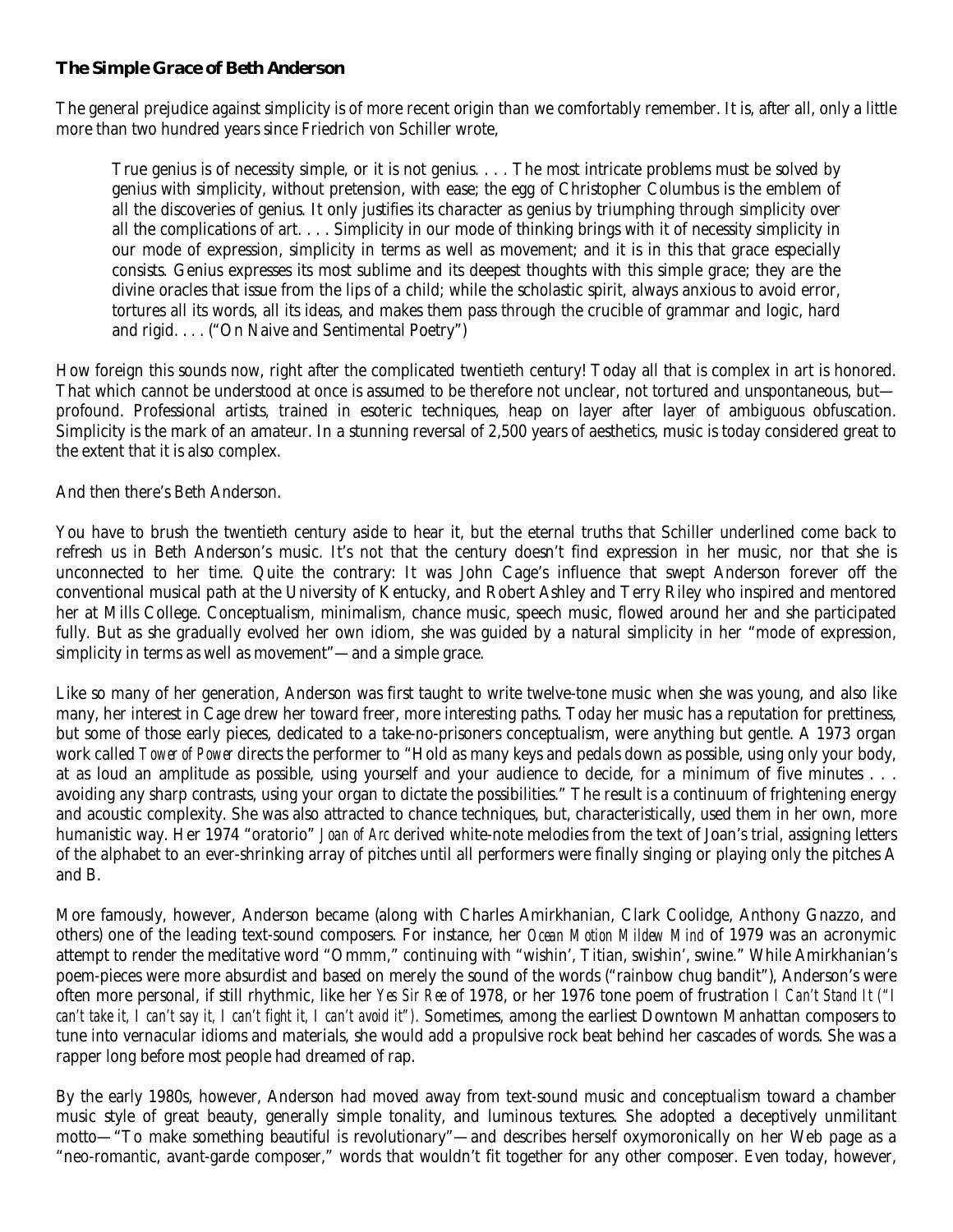her chamber music betrays its twentieth-century roots in its pervasive use of collage. Her preferred form, and one she invented herself, is the *swale:* a term for a meadow or marsh in which a lot of plants grow together, and by extension a musical piece in which diverse musical ideas and even styles grow side by side. (The interest is curiously anticipated in a 1979 text-sound piece that runs, "Clover and daisies, alfalfa, and Queen Anne's lace, hegemony, hodge-podge, and heliotrope. . . ." However, Anderson didn't discover the word until a horse named Swale won the 1984 Kentucky Derby.)

In Anderson's swales, then, different themes, styles, and moods pop up and succeed each other with cheery disregard for linear development—though, as in any field, the same plants recur among each other, giving the disparate collections a family unity. Thus she has evolved a music that seems texturally and tonally conventional measure-by-measure, but whose succession of styles—modal, nineteenth-century, Bartókian, bluegrass—chart out radical postmodern territory indeed. Yet, unlike the collage techniques of Cage, Karlheinz Stockhausen, and John Zorn, Anderson is never abrupt or mechanical, but smoothes her swale elements together in an intuitively convincing stream of consciousness. In this respect I think of her as having the same relation to the 1980s and nineties as Virgil Thomson did to the thirties and forties. Each wrote a music that was fearless and sometimes absurd in its non sequiturs, a music deeply American and close to the heart, and a music so brashly simple that their contemporaries didn't know what to do with it. How dare you show so little pretentiousness? Don't you owe it to your fellow composers to make composing music look difficult and mysterious?

That's not to say that little skill goes into Anderson's music. As Schiller goes on to say, simple grace is not the naiveté of a child, but the *overcoming* of complexities to achieve an effect akin to the simplicity of nature. *March Swale* (written in 2000), for example, could look like a complex enough form if you mapped it out, but its recurring themes and motives dovetail into each other with such seeming effortlessness that the effect is of a pure stream of consciousness. The piece is not just about one thing but many things—nevertheless, the way they rotate around each other, modulating into different keys to fit together, makes them cohere and interrelate, much the way a series of problems that occupy someone on a given day will fuse into a single experience. Anderson's form may have been born from random, mechanical, Cagean collage, but she has smoothed it into pure intuition and gracefulness.

Likewise, *Pennyroyal Swale* (1985) is full of unexpected changes, but they are never abrupt. (Pennyroyal, Anderson notes, is a member of the mint family and a healing herb.) Here, as often, Anderson gives rein to vernacular elements, indicating a passage of "country fiddling" which, over twelve measures, winds down to a key change and a "Pastoral" section in whole notes, followed, illogically enough, by a fughetta. Yet the mosaic is drawn together by the fact that many of its tiles are linked by tonality, motive, or a 3 + 3 + 2 rhythm. *New Mexico Swale* (1995) evokes the loneliness of the desert through sparer materials, including isolated strokes of percussion which finally give way to soft arpeggio textures like the sighing of the wind. Uncharacteristically, there is a central improvisatory section for the percussionist, who plays bull roarer, guiro, Mark-tree, bowed cymbal, woodblock, shakers, small tuned drums, and a strange little friction drum called the *cuica*.

Collage is not Anderson's only mode, as is made clear by *The Angel* (1988), a more linear solo-voice cantata. The first half of the work is a setting of Hans Christian Andersen's 1844 story "The Angel," about a dying little girl who is allowed by the angel who takes her up to heaven to bring flowers from her favorite places, one of which will be kissed by God and given a voice so it can sing in heaven. The second half, following a long vocalise, uses childlike poetry on the same theme by Anthony Calabrese. The application of harp and celeste to a sentimentally Victorian text might have made for a piece of tear-jerking kitsch except for Anderson's post-minimalist restraint. The music follows the poem, but does so at an observing distance. The succession of idioms—hymnlike passages, a fugue, a march—that might occur in one of Anderson's Swales here follow according to the changing mood of the text. Although it is pretty, the piece is not afraid of stark harmonic contrasts, and plunges through some dark chromaticism before the sweet C major of the final verses. Yet Anderson never indulges in emotionalism or pathos; one might call *The Angel,* in this respect, a feminine counterpart to Erik Satie's *Socrate,* another calm meditation on death.

*January Swale,* again for string quartet, is less indebted to the vernacular than its companion pieces, and shows Anderson's formal originality. Opening with a simple but dynamic gesture that returns reversed at the end, the piece contains two internal drone-based sections that Anderson calls "aeolian alleluias," one on A and a reprise on A-flat, leading to an ending with an intended "starry night" feel. The form reveals the subversive psychology of Anderson's strategy: "closing" moments can appear in the middle, "opening" gestures can appear at the end, a playful mismatch of ideas that Haydn also experimented with in the same medium. All this is more subtle in *Rosemary Swale,* harmonically the simplest of these works, almost entirely without accidentals in C major/A minor. There is a strikingly chromatic aberration in the middle, though, and the piece lives off its constantly changing rhythmic liveliness.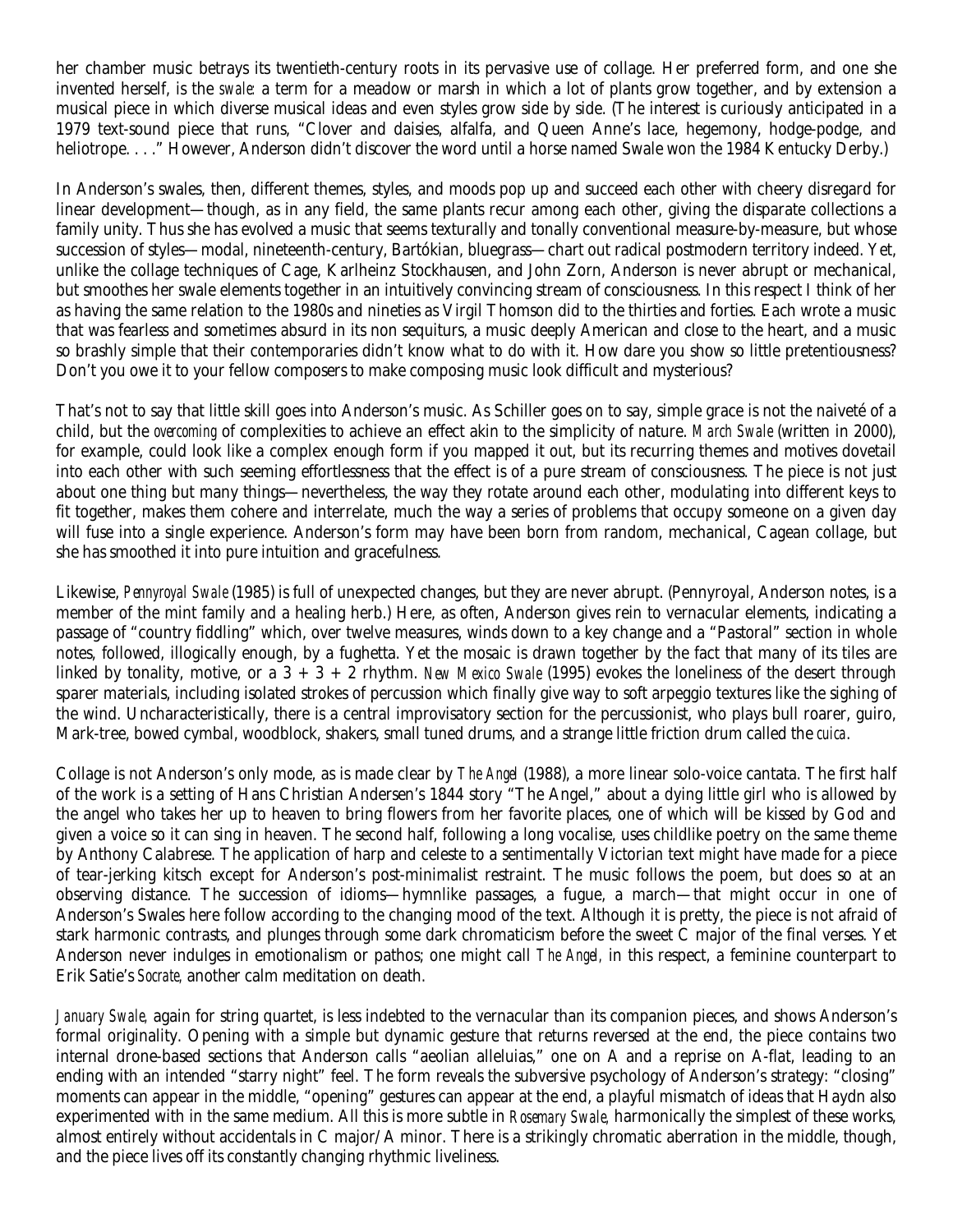Likewise, the mosaic nature of the Piano Concerto—a concerto for an orchestra of six players plus soloist—is obscured by its unity of tonality and motive, as though one were to put together a puzzle whose pieces were all various shades of blue. There's never been a piano concerto like this compact one-movement post-minimalist example, this simplest-seeming and most joyous of Anderson's works. The tonality whirls around A major in all directions yet endlessly returns, as the listener is kept slightly off-balance by subtle peculiarities like the 15/8 meter of the piano's opening solo and the mixolydian mode of the main theme. New thematic ideas follow in spontaneous succession as in the Swales, but with never a letup in the momentum. So tuneful is the piece that there seems hardly anything twentieth-century about it. But follow it closely, follow any of these pieces closely for repetitions, theme patterns, texture changes, key changes, and you'll hear how painstakingly Anderson's illusion of simplicity is built up.

This is doubtless why Anderson hasn't yet received the major attention as a composer that she deserves: Our critics, our classical music organizations, are still greatly impressed by a veneer of complexity. Audiences, however, don't necessarily feel this way, and musicians in Manhattan's Downtown circles recognize what it takes to duplicate the simplicity Anderson has achieved. Although she is highly individual in her aesthetic viewpoint, Anderson is not an isolated figure. She's part of a post-minimalist generation, a generation that learned from the minimalists (Terry Riley, Steve Reich, and Philip Glass) to love tonality again, and who took from the minimalists a sense of rhythmic energy, but without minimalism's simplistic and calculatedly predictable structures. Other such post-minimalist figures one might mention include Janice Giteck, William Duckworth, Daniel Lentz, Elodie Lauten, Ingram Marshall, Paul Dresher, and many others.

Within that far-flung scene there remains something unique, however, about the naturalness of Anderson's music, its free stream of consciousness, its convincing ability to wander through styles to fit the mood of the moment without losing a feeling of unity. It fits perfectly Mozart's idea of an "artless art," in which the composer's efforts became invisible. Mozart recognized, with Schiller, what concentrated work it takes to create an impression of naturalness and simplicity. What other recent composer has achieved that eternal aim so beautifully as Beth Anderson?

Kyle Gann, a composer of operas and microtonal music, is chair of the music department at Bard College and has been music critic for *The Village Voice* since 1986. His books include *The Music of Conlon Nancarrow* (Cambridge), *American Music in the Twentieth Century* (Schirmer), and *Music Downtown* (University of California Press).

# **The Angel**

"Whenever a good child dies an angel of God comes down from heaven, takes the dead child in his arms, spreads out his great white wings, and flies with her over all the places which the child has lov'd during her life.

Then he gathers a large handful of flowers which he carries up to the Almighty that they may bloom more brightly in heaven than they do on earth.

And the Almighty presses the flowers to His heart, but He kisses the flower that pleases Him best, and it receives a voice and is able to join the song of the chorus of bliss."

These words were spoken by an angel of God as he carried a dead child up to heaven, and the child listen'd as if in a dream. Ah—

—Hans Christian Andersen, trans. by Mrs. H. B. Paull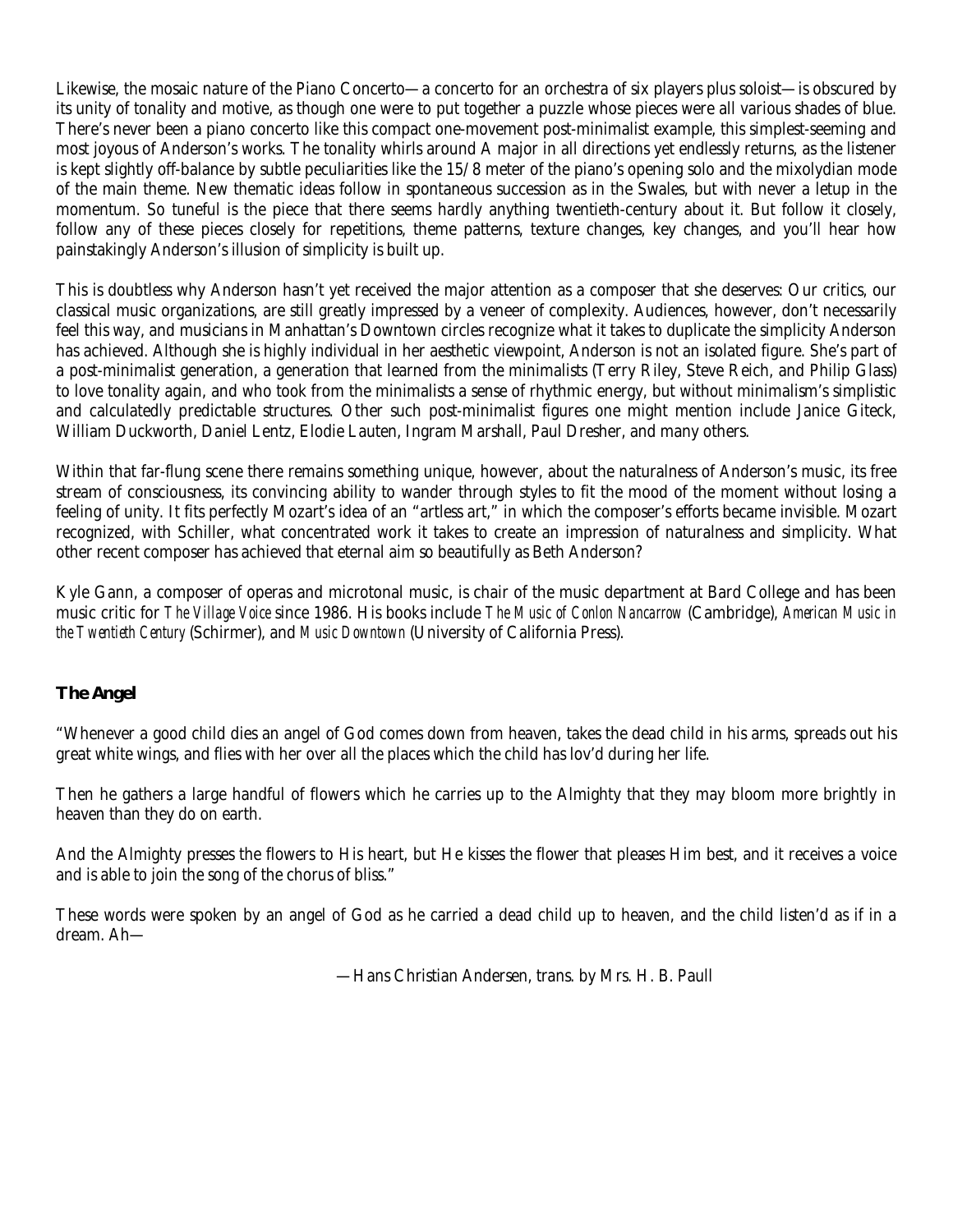*They came upon a silent place A village bright and clean. The clouds above were hung like lace. The grounds below were soft and green.* 

 *The angel was excited there. And he became delighted there. He hover'd and circled and fin'ly came down And led them to another part of town.* 

 *This part of town was dark and still. Like night, it hid from day. The wind sang songs so sharp and shrill Of folks who mov'd away.* 

 *The wind sang songs. The wind sang of folks who mov'd away. Away, Away. They mov'd Away.* 

 *Confusion filled the narrow streets. Debris lay ev'rywhere. It's bitter now what once was sweet And sadness filled the air. The air, the air. And sadness filled the air.* 

 *The angel sought a lonely spot. He knew his way about. He found a broken flowerpot. Some earth had fallen out.* 

 *"Why are we here?" the girl asked. "Why are we here?" the angel brush'd aside a tear. The girl ask'd, "Why are we here?" I'll tell you. Ah—* 

 *Long ago there was a sickly child, Someone brought her flowers from the wild. In this flowerpot she placed the roots. Soon it bloom'd producing fresh new shoots.* 

 *Then the young girl plac'd it in her room. And the flower chas'd away the gloom. So, she water'd and protected it. All her love and care affected it.* 

 *This flower which now is cast aside. This flower now faded, torn and dried. This flower was that sick girl's pride. She turned and kissed it when she died.* 

 *No flower ever gave more joy. This flower is divine. I was that sickly little girl. This flower once was mine.*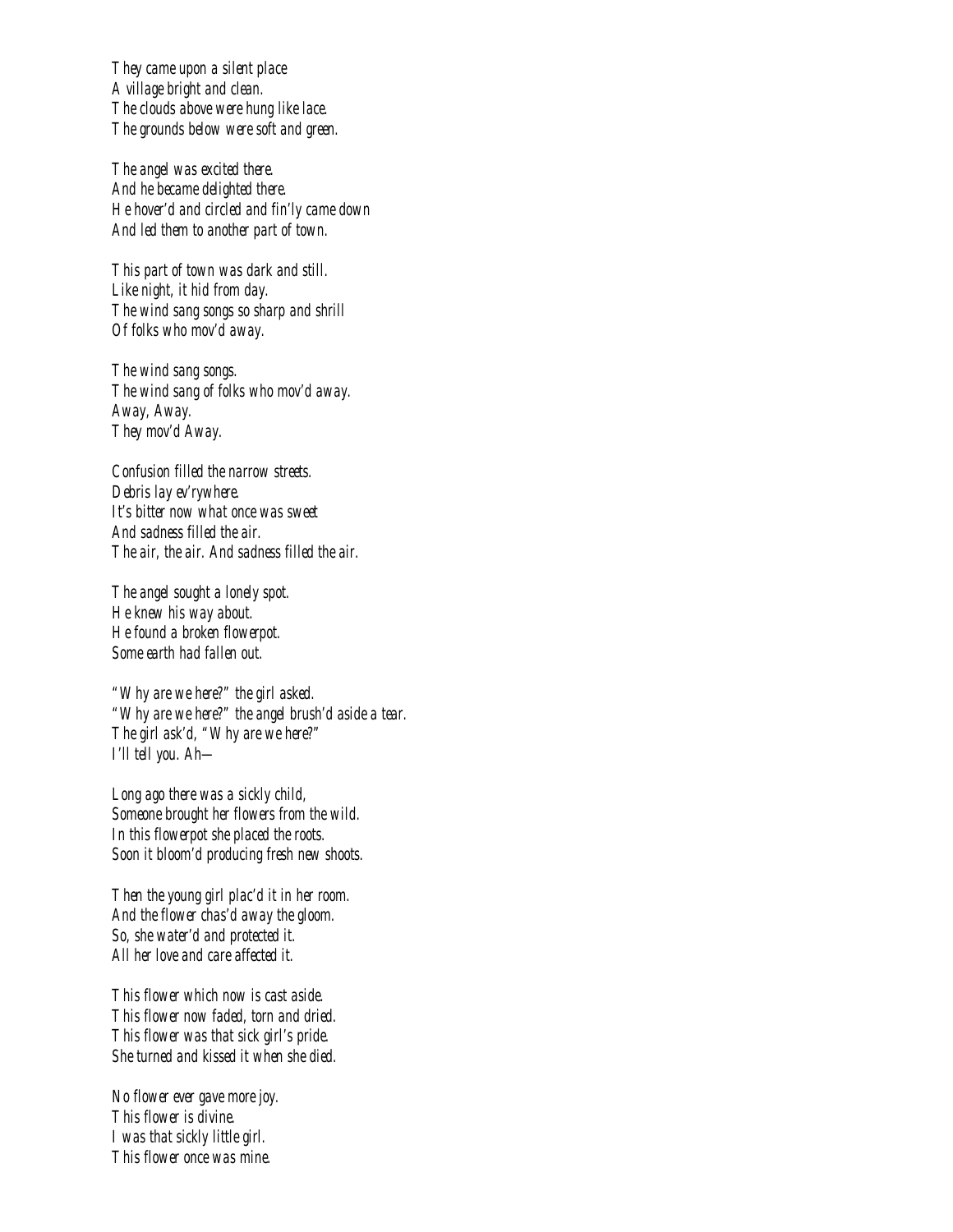*God sends sweet trumpets to help proclaim our birth, But God sends an angel to take a child from earth, And on that final hour from which we all depart, A child may choose a flower to press against her heart.* 

 *Once the child has made her choice, God will give the flower a voice. Angels, children spend their days Raising voices in God's praise. Ah—* 

—Anthony Calabrese

Used by permission of Gail Calabrese. All rights reserved.

**Beth Anderson** (b. 1950) is a composer of new romantic music, text-sound works, and musical theater. Born in Kentucky, she studied primarily in California with John Cage, Terry Riley, Robert Ashley, Richard Swift, Helen Lipscomb, and Larry Austin at Mills College (M.F./M.A.) and the University of California at Davis. She is a member of Broadcast Musicians Inc. and is the current treasurer of New York Women Composers. She lives in Brooklyn and produces Women's Work, a concert series that enjoyed its premiere season in February 2004, for Greenwich House Arts & New York Women Composers, Inc.

She has been commissioned by the San Francisco Conservatory's New Music Ensemble, the University of the Redlands' New Music Ensemble, the Minnesota Sinfonia, the Staten Island Symphony, the Cabrillo Music Festival, the Collegium Musicum Carinthia, the Montclair College Dance Festival, Keith Borden and Darren J. Campbell, Andrew Bolotowsky, Mimi Dye, Marlow Fisher, Daniel McCusker & Dancers, and the Soho Baroque Opera Company. Ms. Anderson's publishers are Antes/Bella Musica in Germany, Recital Music in England, and E.M.I/Joshua Corporation.

Ms. Anderson is included in many reference works, including *The New Grove Dictionary of American Music, The New Grove Dictionary of Opera, The Popular Guide to Women in Music, Contemporary Composers,* and *The Pandora Guide to Women Composers— British & American.* An extensive interview with her is included in the archives of the American Composers Oral History Project at Yale University. She is also discussed in *Singing at the Top of Our Lungs: Women, Love and Creativity* by Claudia Bepko and Jo-Ann Krestan. For more details, see her web site at http://www.beand.com.

The **Rubio String Quartet** is one of the preeminent string quartets in Europe. Formed in 1991, the quartet was coached in the great classical and romantic repertoire by the Melos Quartet from Stuttgart. Today they play the full range of the string quartet repertoire from Haydn to Alfred Schnittke and Stephen Paulus. Natives of Belgium, they have had several Flemish composers dedicate works to them. The quartet is regularly invited to play at major music festivals, such as the Edinburgh Festival and the Festival of Flanders. In 1996 they gave concerts in the United States and China as "cultural ambassadors" of the Flemish Community. In November 1997 they made their New York debut at Carnegie Hall. The Rubio's discography includes nine CDs, including the string quartets of Shostakovich for the Globe label, and a recording of piano quintets by Schumann and Brahms with the Dutch pianist Paul Komen. A live recording of the complete Shostakovich quartets was released on Brilliant Records in January 2003. The Rubios made their Washington, D.C., debut at the Library of Congress in March 2002, where they performed *March Swale* by Beth Anderson.

**Dirk Van de Velde**, violin, studied at the Royal Music Conservatory of Ghent and Brussels as well as at the Hochschule für Musik in Basel, Switzerland. He then became a member of the Heidelberger Kammerorchester for three years. In 1991 he started the Rubio String Quartet. He works as a freelance musician in Flanders and Amsterdam.

**Dirk Van den Hauwe**, violin, studied at the Royal Music Conservatory of Ghent and Antwerp as well as the Hochschule für Musik in Basel, Switzerland. He has played in several orchestras, including the Belgian National Orchestra and the Flanders Philharmonic, and as the section leader in the New Belgian Chamber Orchestra. He is regularly invited to play in various chamber music ensembles and has played the second violin in the Rubio String Quartet from its inception.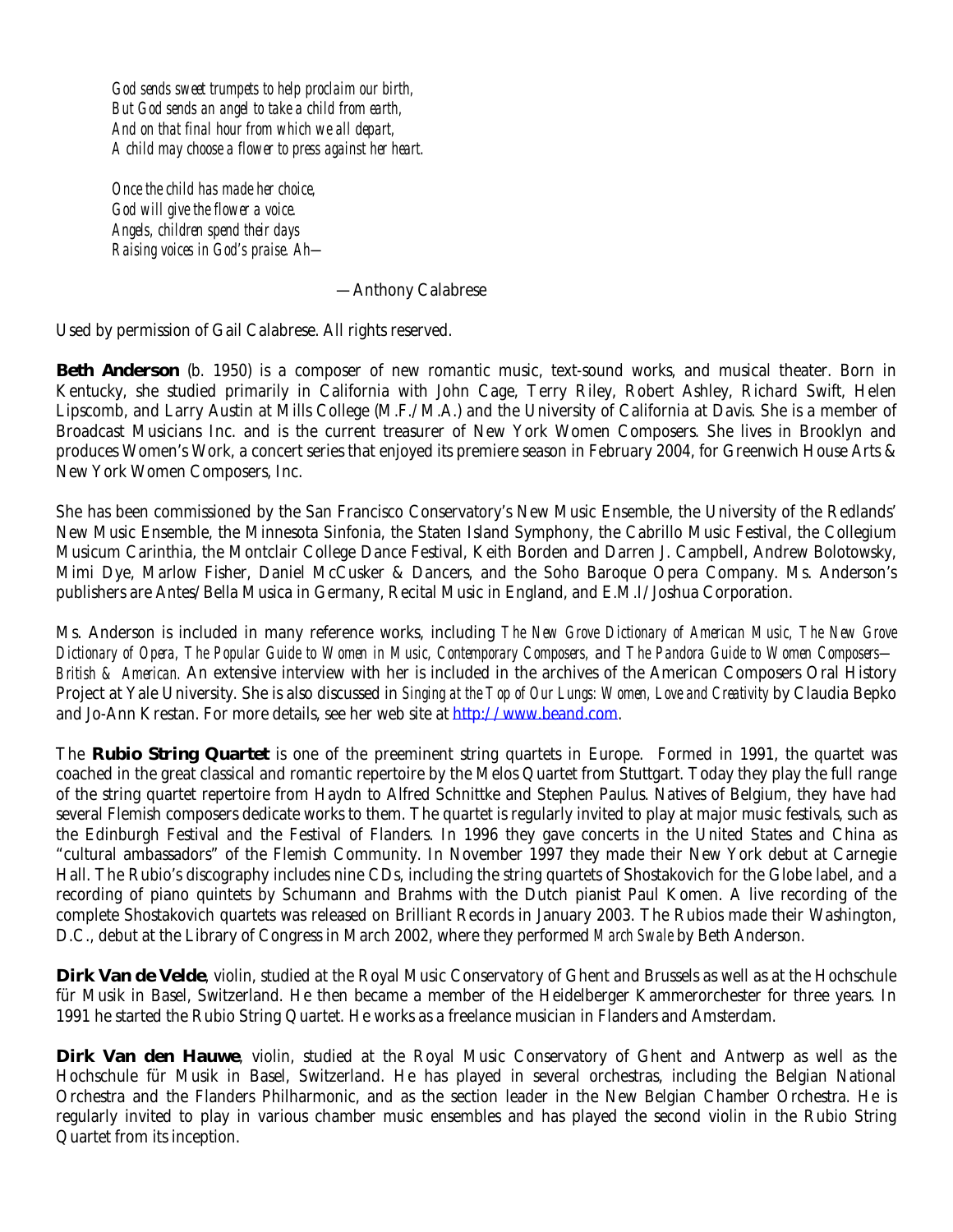**Marc Sonnaert**, viola, studied at the Royal Music Conservatory of Ghent and performed with the Flanders Opera for several years until 1986. He then became a freelance musician concentrating on chamber music, and performed with several ensembles throughout Europe. He was a member of the New Belgian Chamber Orchestra until 1995 and has been playing the viola in the Rubio String Quartet from its inception in 1991.

**Ilia Laporev**, cello, studied at Moscow's Tchaikovsky State Conservatory and became the principal cellist of the Symphonic Orchestra of the Flemish Opera. In 1991 he made his debut with the Symphonic Orchestra as a soloist, performing Russian music. Since 1991 he has performed regularly as a soloist with various orchestras in Europe. Mr. Laporev has made the performance of chamber music his specialty, and as a soloist and member of several chamber ensembles he has performed in many European, Asian, and South American countries, and in South Africa. Currently he teaches cello at the Royal Conservatory of Antwerp, performs in a cello–piano duo with Boyan Vodenitcharov, and is a member of the Ensemble Walter Boeykens.

**Andrew Bolotowsky**, flute, has performed more than 3,000 recitals. He graduated from The New School for Social Research after completing his thesis on Baroque musical ornamentation. He studied with Elaine Schaffer, William Kincaid, and Jean-Pierre Rampal. Mr. Bolotowsky has recorded works by Cage, Hovhaness, and Brubeck for Station Hill, Orion, Opus 1, and New Age Records. He has appeared as a soloist with several chamber and symphony orchestras, including the Downtown Music Ensemble, the Soho Baroque Opera, Essential Music, Amor Artis, and Musica Sacra. At present he performs with the Pan American Symphony, Downtown Music Productions, the Downtown Ensemble, Brooklyn Baroque, and the Woodhill Players.

**Darren Campbell**, string bass, a native of Indianapolis, Indiana, currently lives and works in Cleveland, Ohio, as a freelance double bassist. He has performed regularly with the Roanoke Symphony (Virginia), Lexington Philharmonic (Kentucky), and Richmond Symphony (Indiana), in addition to other regional orchestras in Indiana and Southern Ohio and at the Aspen Music Festival. Mr. Campbell received a Master's Degree from the Cincinnati College Conservatory of Music, and a Bachelor's Degree from DePaul University. Mr. Campbell's principal teachers are Al Laszio, Bennett Crantford, and Greg Dugan, and he currently plays an English double bass attributed to James Cole, Jr. (1860).

**Joseph Kubera**, piano, has gained international renown as a major interpreter of contemporary music. His recent engagements include solo performances at festivals in Miami, Prague, and Berlin, and at New York's Merkin Hall and Guggenheim Museum. A leading proponent of the music of John Cage, he has recorded the *Concert for Piano and Orchestra* with the Orchestra of the S.E.M. Ensemble for Wergo and the complete *Music of Changes* for the Lovely Music label. Mr. Kubera has worked with a broad range of ensembles including the San Francisco Conservatory New Music Ensemble, the Brooklyn Philharmonic, the New York New Music Ensemble, and Steve Reich and Musicians, among others.

**Jessica Marsten**, soprano, received her Master's degree in voice from The Mannes College of Music in New York. The Maryland native has performed the role of the Queen of the Night in *The Magic Flute,* Musetta in *La Bohème,* Zerbinetta in *Ariadne auf Naxos,* Susanna in *Le nozze di Figaro,* Adele in *Die Fledermaus* and Valencienne in the Greater Buffalo Opera's production of *The Merry Widow,* Miss Wordsworth in *Albert Herring,* Aspasia in Mozart's rarely performed *Mitridate, Rè di Ponto* with the New York Chamber Opera and Le Feu in *L'Enfant et les Sortilèges.* She has been a winner of the Greater Buffalo Opera's Erwin Johnson Vocal Competition and the Artists International Young Musician's Awards. In past seasons, she has been heard as the First Soprano soloist in Mozart's *Great Mass in C minor* with the Riverside Festival Orchestra and Chorus, and the soprano soloist in Vaughan Williams's *Dona Nobis Pacem* at the Brookhaven Choral Festival. She has also appeared with the Brooklyn Philharmonic Orchestra, performing Bach's cantata *Jauchzet Gott in allen Landen*; the American Symphony Orchestra, performing Bach's *St. John Passion* and Mozart's *Requiem*; the Amor Artis ensemble, performing works of Charpentier and Schütz, and with the Fairfield Period Instrument Academy, performing Handel's *Israel in Egypt.*

**David Rozenblatt**, percussion, began playing the drums professionally at the age of five and started his formal training six years later at the Lucy Moses School of Music, where he was a faculty member for ten years. He received his B.M. and M.M. degrees from The Juilliard School under the instruction of Gordon Gottlieb. Mr. Rozenblatt has performed with the Orchestra of Saint Luke's, New York City Opera, New York City Ballet, the Moscow Chamber Orchestra, the Met Opera Orchestra, the Concordia Orchestra, the Moscow Virtuosi, Speculum Musicae, Ensemble Sospeso, and the Vermont Mozart Festival Orchestra. He is also a co-founding member of the New York Percussion Quartet, which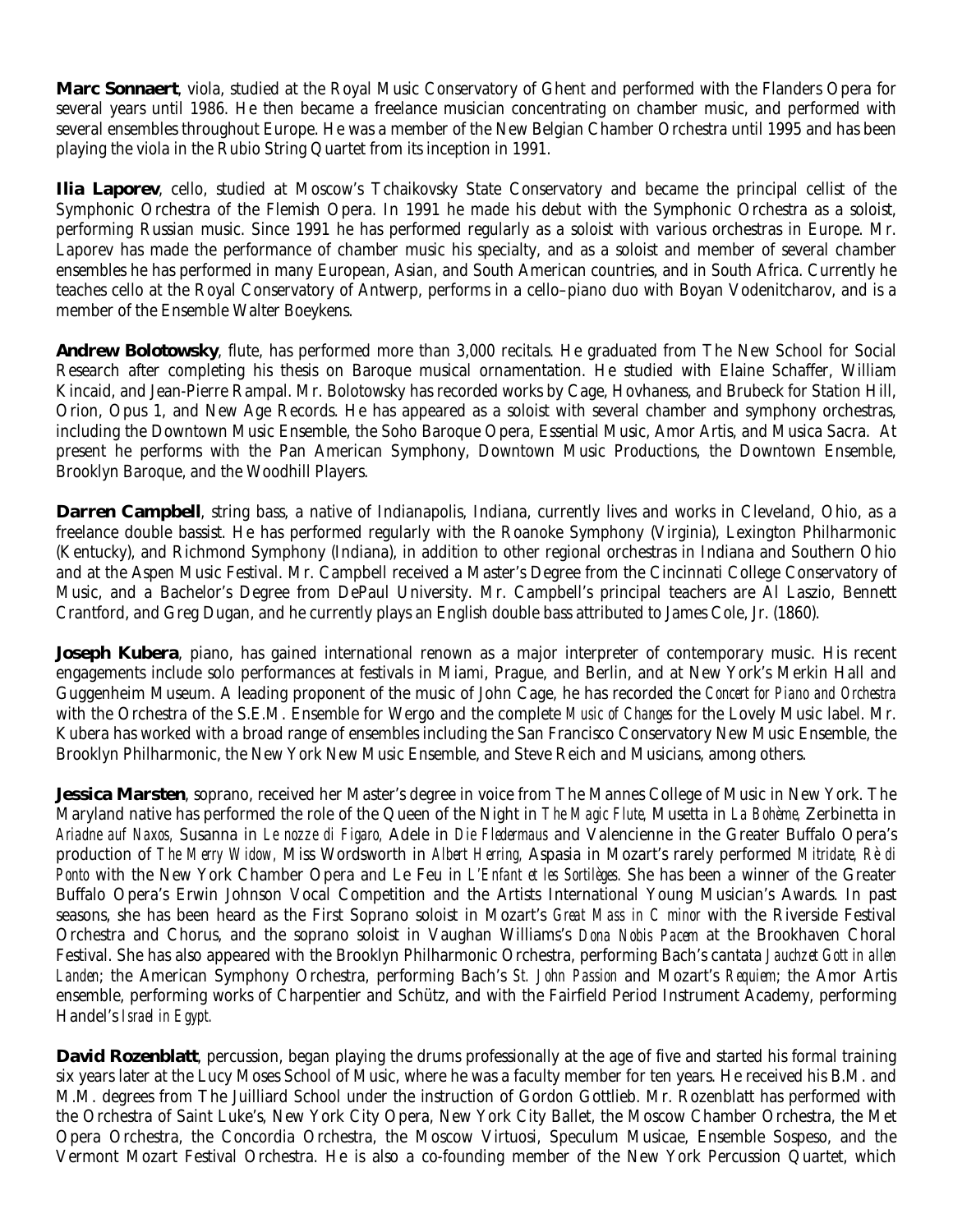performs and gives master classes all over the United States. He currently leads his own Latin Jazz group, Latin Jamzz, which features prominent jazz musicians. As the drummer/percussionist and composer for the critically acclaimed Grammy Award–nominated Absolute Ensemble, he can be heard on the group's CDs. He has recorded for Mode Records, CCn, Enja Records, and Blaze Beat Records.

Conductor **Gary M. Schneider** is a multifaceted musician whose musical interests cross all stylistic boundaries. He first gained attention as Music Director and conductor of the Hudson Chamber Symphony, an award-winning ensemble he founded in 1981 and led for ten seasons. A prize winner in the 1987 Leopold Stokowski Competition for American Conductors, he made his European debut in 1988 at the International Zeltt Musik Festival in Freiburg, Germany. He was awarded the Society of Baden-Württemberg Cultural Prize, and has been principal conductor of the Festival Orchestra since 1989. Mr. Schneider is also Music Director and conductor of the Golden Fleece/Composers Chamber Theatre in Manhattan and maintains an active guest-conducting schedule that has included the Orchestre Philharmonique de Strasbourg, Annapolis Symphony Orchestra, New Jersey Ballet Orchestra, Denison University, Savannah Symphony Orchestra, Chamber Symphony of Princeton, Mendelssohn Chamber Orchestra, Manhattan New Music Project, Ridotto Chamber Orchestra, Cumberland Valley Chamber Orchestra, Jungen Virtuosen Leningrad, and the Internationale Festspiele Baden-Württemberg.

**André Tarantiles**, harp, received his Bachelor of Music degree with high distinction and his Masters of Music degree with highest distinction from the Indiana University School of Music, where he was a student of Peter E. Eagle. He has also studied with Jane B. Weidensaul and Kathleen Bride. Mr. Tarantiles has concertized throughout the United States and has performed as soloist in all the major concert halls in New York City. He has appeared on national television accompanying Aprile Millo, Benita Valente, Renee Fleming, Heidi Grant-Murphy, Jennifer Larmore, and Marcello Giordani. He is currently principal harpist for the Metropolitan Opera Guild, the New York City Opera National Company, Glimmerglass Opera Festival, Arizona Opera, Wagner Festival, New Jersey State Opera, Connecticut Grand Opera, the Center for Contemporary Opera, Northeast Pennsylvania Philharmonic, Riverside Symphonia, and the Chamber Symphony of Princeton. He is featured on a recently released CD on BMG in a horn and harp recital and he has also recorded a CD of contemporary chamber music for EMI.

## SELECTED DISCOGRAPHY

*I Can't Stand It*. Beth Anderson, voice; Wharton Tiers, percussion. Pogus P21030-2.

*Minnesota Swale* (on *New Music for Orchestra*). Slovak Radio Symphony, Joel Suben conducting. Opus One CD 156.

*Net Work* (on *Two by Three: Music by Women*). Mary Kathleen Earnst, piano. North/South Recordings N/SR 1015.

*Ocean Motion Mildew Mind*. Beth Anderson, voice; Wharton Tiers, percussion. Pogus P21030-2.

*Peachy Keen-O*. Beth Anderson, Chinese drums, gongs, voice; Linda Collins, organ and voice; Kitty Mraw, vibraphone and voice; Ana Perez, electric guitar and voice. Pogus P21030-2.

*Revel* (on *Premiere Recordings*). Richmond Sinfonia, Jacques Houtmann conducting. Opus One 100. (LP)

*September Swale* (on *Chilli con Tango*). Daniel Ahlert, mandolin; Birgit Schwab, guitar. Antes/Bella Musica CD 31.9153.

*Torero Piece*. Marjorie and Beth Anderson, voices. Pogus P21030-2.

*Tower of Power*. Linda Collins, organ and electronics. Pogus P21030-2.

*Trio: dream in d* (on *Two by Three: Music by Women*). Teri Lazar, violin; Marcio Botelho, cello; Mary Kathleen Earnst, piano. North/South Recordings N/SR 1015.

*Yes Sir Ree*. Beth Anderson, voice; Michael Blair, percussion. Pogus P21030-2.

## SELECTED BIBLIOGRAPHY

Cheever, Julie. "Composing From Life." *California Living Magazine, San Francisco Chronicle,* June 23, 1974, pp. 21, 22, 27. Claeys, Simonne. *Het Tweede Thema: Of De Verwaarloosde Geschiedenis Van De Componerende Vrouw.* Alamire Peer, Belgium, 2001, pp. 150–154. (in Flemish)

Fuller, Sophie. *The Pandora Guide to Women Composers—British and American.* Pandora/Harper Collins, 1994, pp. 41–43. Gann, Kyle. "American Composer: Beth Anderson." *Chamber Music Magazine,* February 2001, pp. 46–47. Morton, Brian and Pamela Collins, eds. *Contemporary Composers.* St. James Press, Chicago, 1992, pp. 16–18.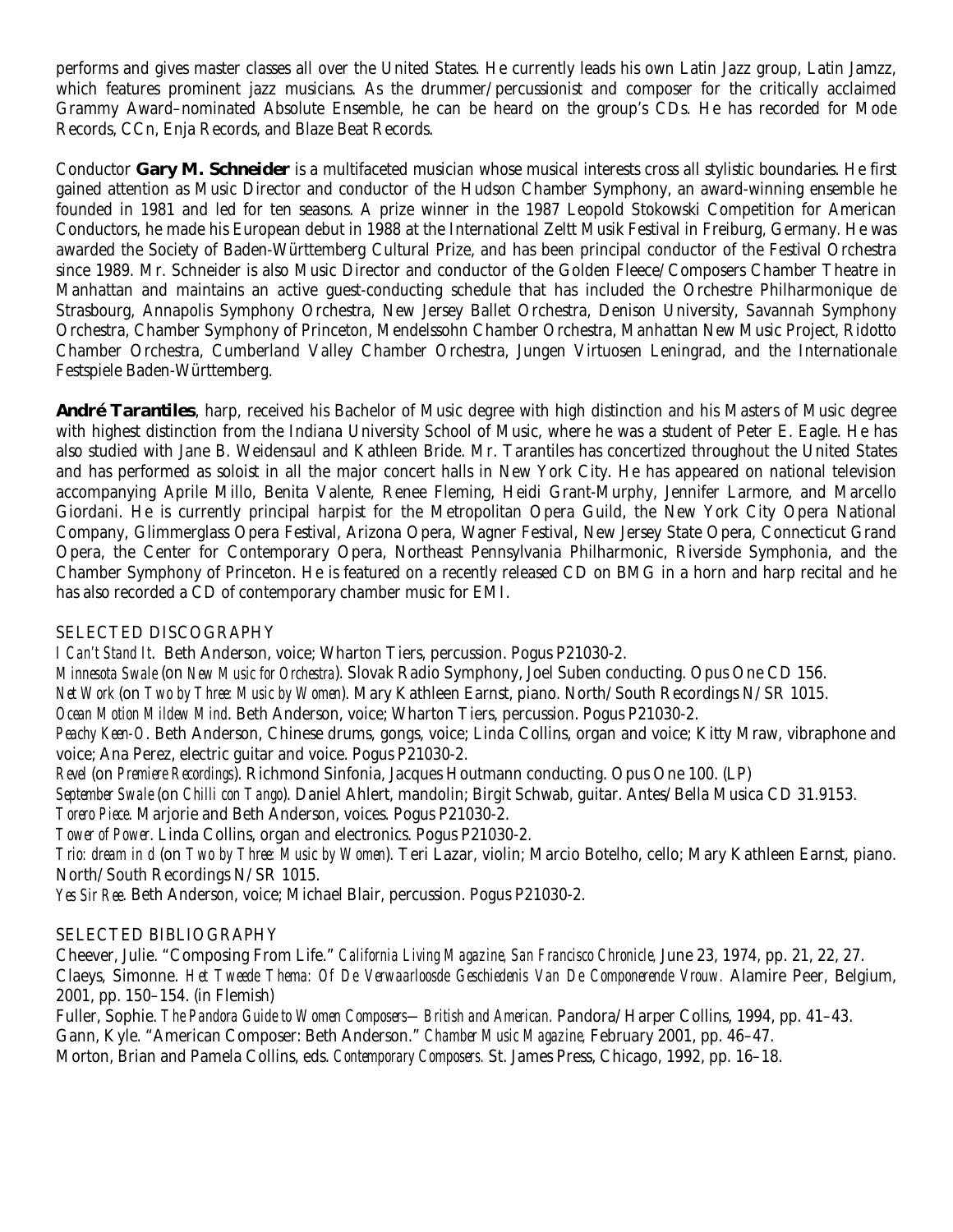Producer: Judith Sherman Engineers: Judith Sherman and Tom Uzzo Assistant engineers: David O'Donnell and Jeanne Velonis Editing assistant: Jeanne Velonis Digital mastering: Dirk Sobotka, SoundByte Productions, Inc., NYC Recorded November 20 and 21, 2003, in Studio C, Mirror Image, NYC. Cover photograph: Courtesy Elliotte Rusty Harold Cover design: Bob Defrin Design, Inc., NYC

## **This recording was made possible by grants from The Aaron Copland Fund for Music, the Phaedrus Foundation, and the Francis Goelet Charitable Lead Trust.**

I am very grateful/ik ben u erg dankbaar to all the performers, Thomas Buckner and the Phaedrus Foundation, The Aaron Copland Fund for Music, Rosalie Calabrese, Boudewijn Buckinx, DeeAnne Hunstein, Andre and Lucien Posman, my wonderful agent, Jeffrey James, my friend and colleague Michael Sahl, and to my precious husband, Elliotte Rusty Harold.

Piano provided by Steinway & Sons.

### FOR NEW WORLD RECORDS:

Herman E. Krawitz, President; Paul Marotta, Managing Director; Paul M. Tai, Director of Artists and Repertory; Lisa Kahlden, Director of Information Technology; Virginia Hayward, Administrative Associate; Mojisola Oké, Bookkeeper, Dan Parratt, Production Associate.

### RECORDED ANTHOLOGY OF AMERICAN MUSIC, INC., BOARD OF TRUSTEES:

Richard Aspinwall; Milton Babbitt; John Lee Carroll; Emanuel Gerard; David Hamilton; Rita Hauser; Herman E. Krawitz; Paul Marotta; Robert Marx; Arthur Moorhead; Elizabeth Ostrow; Cynthia Parker; Larry Polansky; Don Roberts; Marilyn Shapiro; Patrick Smith; Frank Stanton.

### Francis Goelet (1926–1998), Chairman

! 2004 © 2004 Recorded Anthology of American Music, Inc. All rights reserved. Printed in U.S.A.

### **BETH ANDERSON** (b. 1950) **SWALES AND ANGELS** 80610-2

1. *March Swale* (2000) 5:26 Rubio String Quartet: Dirk Van de Velde, violin; Dirk Van den Hauwe, violin; Marc Sonnaert, viola; Ilia Laporev, cello

2. *Pennyroyal Swale* (1985) 9:41 Rubio String Quartet

3. *New Mexico Swale* (1995) 10:23 Andrew Bolotowsky, flute/piccolo; Dirk Van den Hauwe, violin; Marc Sonnaert, viola; Ilia Laporev, cello; David Rozenblatt, percussion; Gary M. Schneider, conductor

4. *The Angel* (1988) 13:52 Jessica Marsten, soprano; Rubio String Quartet; Joseph Kubera, celeste; André Tarantiles, harp; Gary M. Schneider, conductor

5. *January Swale* (1996) 5:45 Rubio String Quartet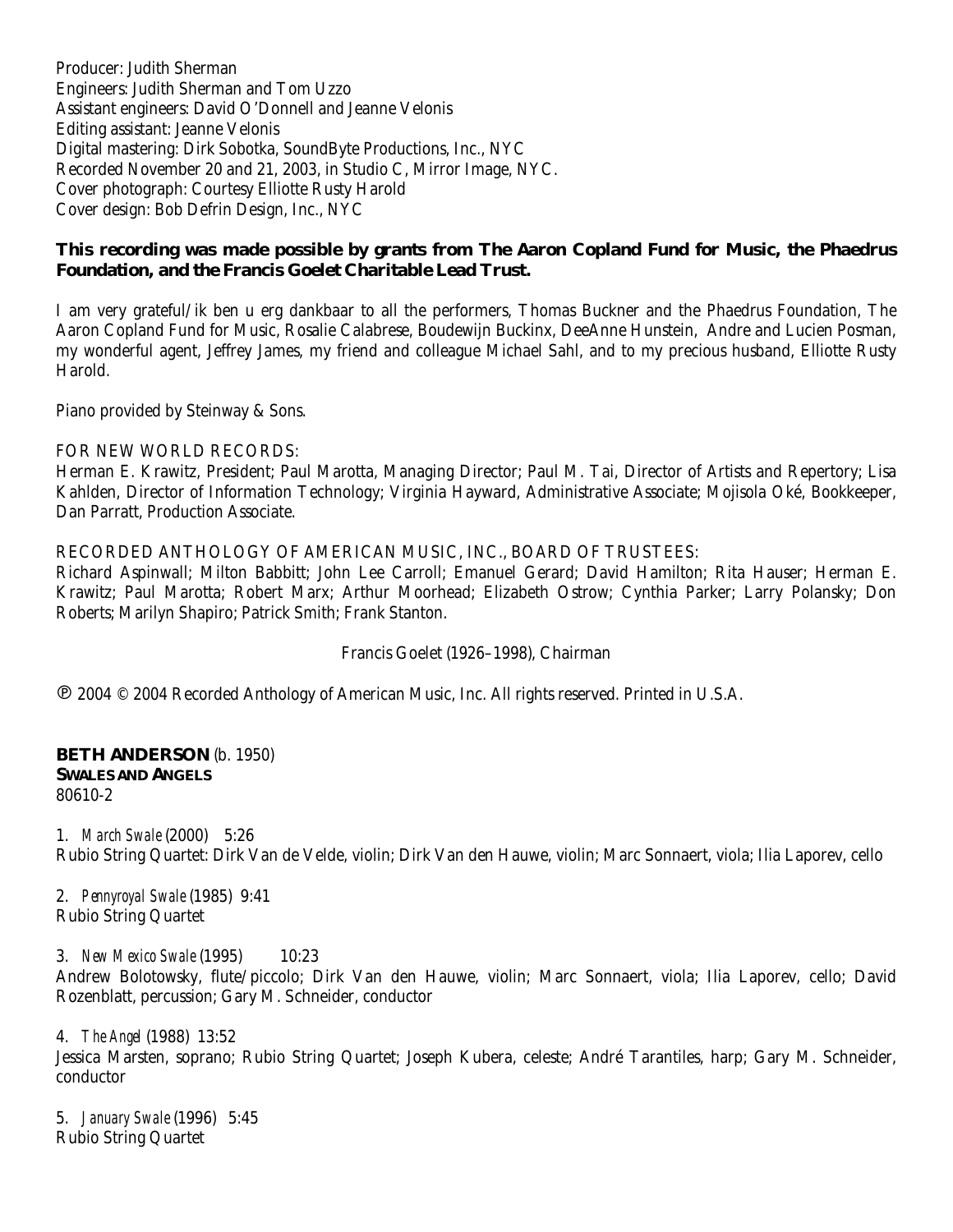6. *Rosemary Swale* (1986) 7:45 Rubio String Quartet

7. Piano Concerto (1997) 13:30 Joseph Kubera, piano; Rubio String Quartet; Darren Campbell, string bass; David Rozenblatt, marimba/percussion; Gary M. Schneider, conductor

All compositions published by the composer (BMI).

NEW WORLD LOGO New World Records, 16 Penn Plaza, #835, New York, NY 10001-1820 Tel (212) 290-1680 Fax (212) 290-1685 info@newworldrecords.org www.newworldrecords.org

P 2004 © 2004 Recorded Anthology of American Music, Inc. All rights reserved. Printed in U.S.A.